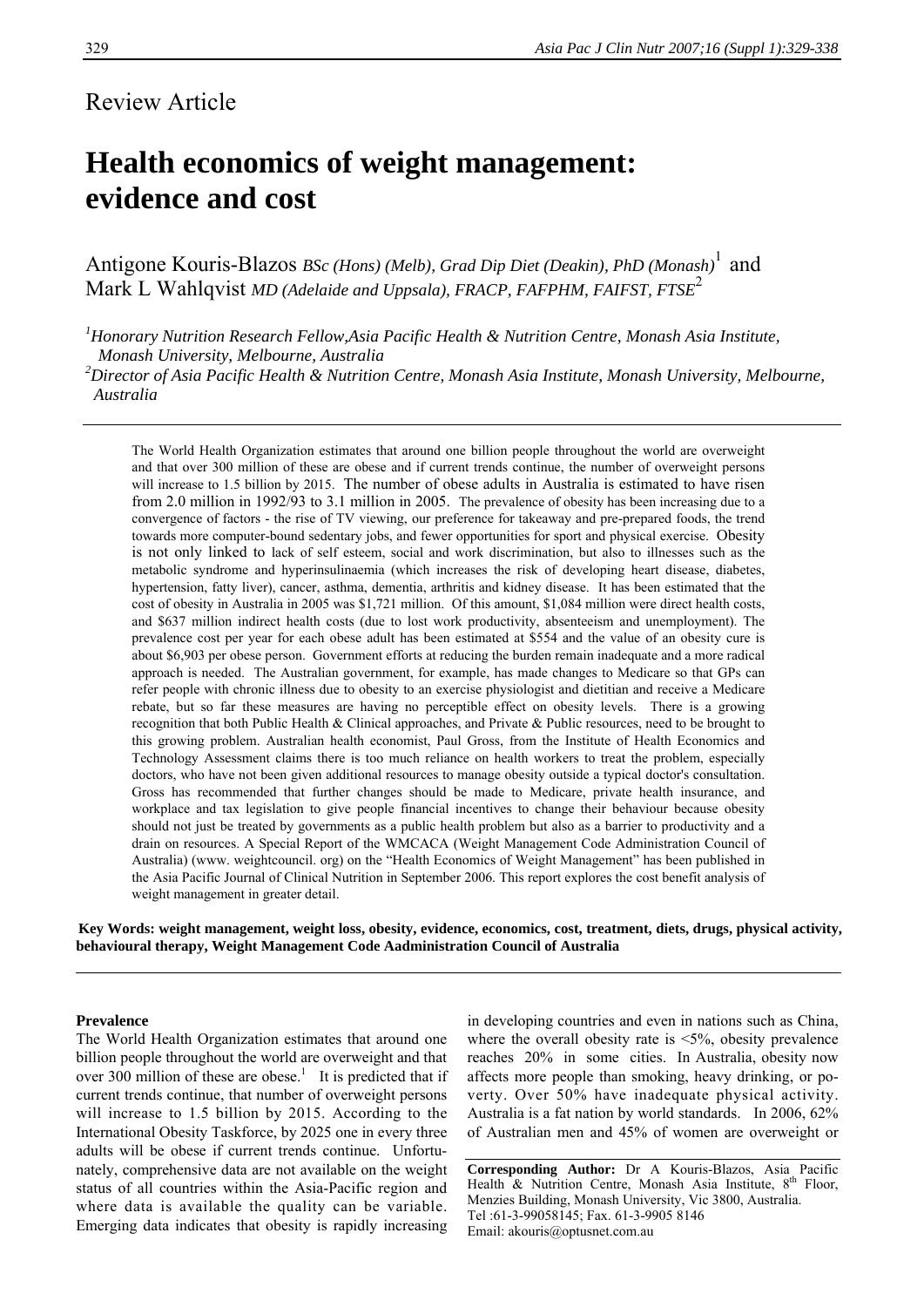

**Figure 1.** Obesity and overweight in Australia compared with other countries<sup>6</sup>

obese. This is up from 52 and 37% 10 years ago, according to the annual National Health Survey, Australian Bureau of Statistics (Fig  $1$ )<sup>2</sup> The number of obese adults is estimated to have risen from 2.0 million (in 1992/93) to 3.1 million (in 2005). The prevalence has been increasing since the 1970s due to a convergence of factors - the rise of TV viewing, our preference for takeaway and pre-prepared foods, the trend towards more computer-bound sedentary jobs, and fewer opportunities for sport and physical exercise. The almost two-thirds of men and nearly half of women who are obese or overweight pay a huge price - not just in the lack of self esteem, social and work discrimination, but also in the illnesses that go along with being overweight such as the metabolic syndrome/ hyperinsulinaemia (which increases the risk of developing heart disease, diabetes, hypertension, fatty liver), cancer, asthma, dementia, arthritis and kidney disease.

 In 2003 Australians died from cardiovascular disease as a result of excess body weight and 10,500 people will die this year in Australia because they're carrying excess kilos. It has been predicted that 228,000 people will become either diabetic or contract serious illness like bowel or breast cancer, because of their obesity and will live shorter lives because of their increasing girth.<sup>3</sup> Over the last 20 years, the levels of coronary heart disease, diabetes, stroke and certain cancers have been rising steadily throughout the Asia-Pacific region in parallel to the obesity epidemic. Seven out every ten deaths in the region is now attributed to non communicable diseases.<sup>4</sup> It has been estimated that over the next 10 years China alone will lose 558 billion USD as a result of premature deaths from heart disease, stroke and diabetes.<sup>11</sup> Apart from the development of chro-nic diseases, many overweight and obese patients develop one or more debilitating conditions such as musculo-skeletal disorders, respiratory difficulties, skin problems and infertility. These not only affect quality of life but can be costly in terms of absence from work and use of health resources.

# **Costs to governments, communities and to individuals**

Obesity is associated with a very costly set of chronic diseases. Compared with a non-obese person, the obese

or overweight person has a higher relative risk of having a range of chronic conditions shown in Table 1.

Overweight and obesity have the following costs:

- 1) to governments via the formal health care system for the treatment of obesity and its complications (direct costs)
- 2) to the individual in terms of ill health and reduced quality of life (intangible costs)
- 3) to society in terms of lost workdays (absenteeism) and the loss of productivity when at work (presenteeism) and premature disability pensions (indirect costs).

Murphy and Yates  $(2006)^5$  have estimated that the cost of obesity in Australia in 2005 was \$1,721 million. Of this amount, \$1,084 million would be direct health costs, and \$637 million indirect health costs or a prevalence cost per year for each obese adult of \$554. They also estimated the value of an obesity cure is about \$6,903 per obese person. Alarmingly these costs are going to keep rising because the percentage of people who are overweight or obese will rise. Australia's first national study of absenteeism alone, using data on about 10,000 employed men and women from the ABS 2001 National Health Survey identified the following: $6,7$ 

a) compared with non-obese workers, obese workers had a 17% higher absence from work as a result of injury or disease in the two weeks before the survey, and that they had one extra day off (3.8 versus 3.0 days) when absent

b) obese persons aged 45-64 years, a third of the labour force, were 8% less likely to be in the labour force and 20% less likely to be in full-time work than non-obese workers in the same age group

c) absences due to personal illness or injury caused the loss of about 3.12 million days of work in the two weeks before the survey, and of these about 585,700 days were lost by obese persons compared with 2,267,200 days by non-obese persons.

Applying the average days lost by the non-obese employees (0.33 days) to the number of obese employees, the authors estimated that 163,600 fewer workdays would have been lost in the two weeks before the survey, or roughly 4.25 million days per year. The study by the Australian Bureau of Statistics concluded that "…*obesity*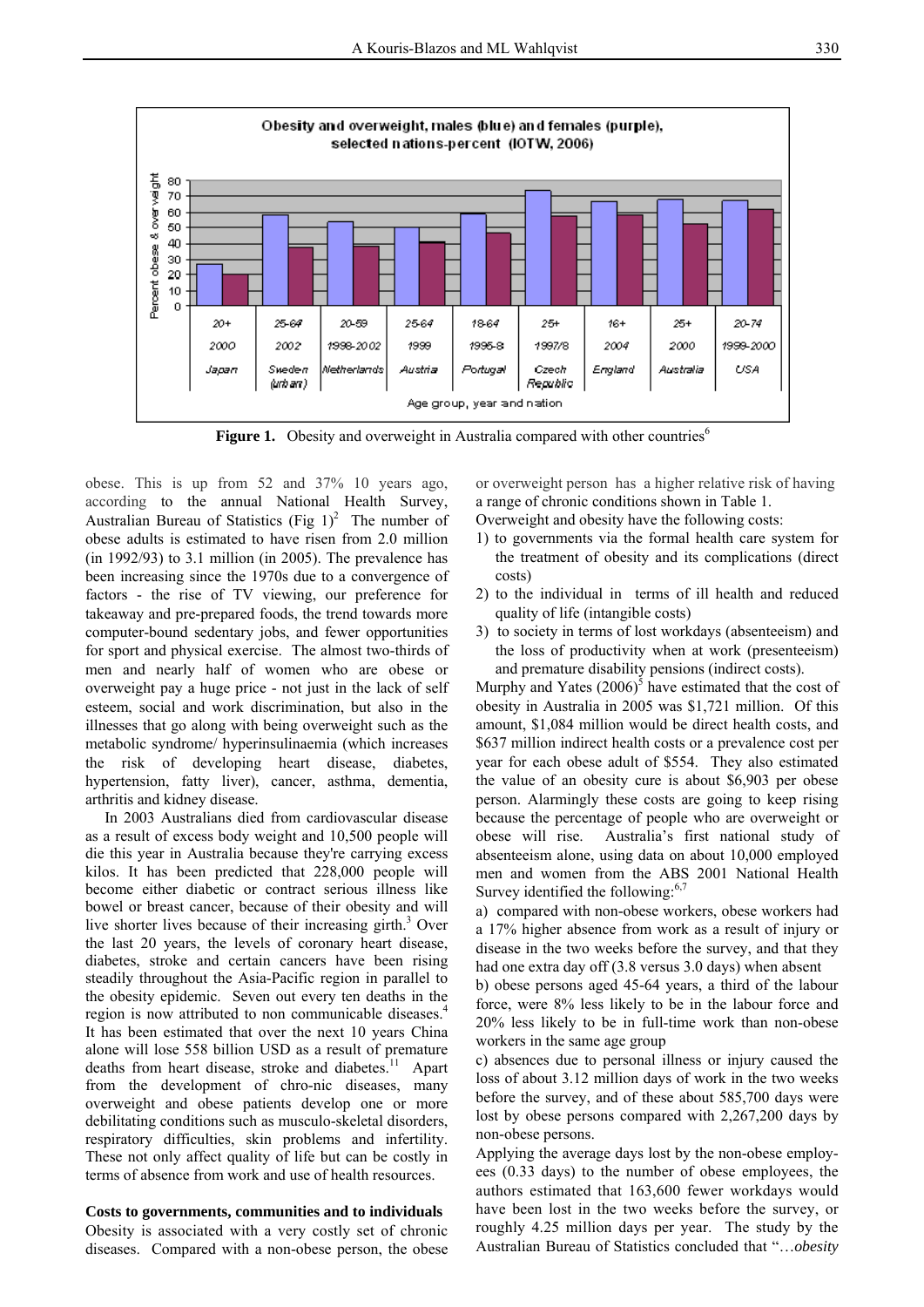| Disorder associated with obesity  | Relative risk of obese | Relative risk of overweight |
|-----------------------------------|------------------------|-----------------------------|
|                                   | to non-obese           | to non-obese                |
| I. Cardiovascular disease         | 1.60                   | 1.30                        |
| II. Cancer                        | 2.00                   | 1.30                        |
| III. Mental disorders             | 1.50                   | 1.20                        |
| Depression                        | 1.40                   | 1.20                        |
| Anxiety disorders                 | 2.00                   | 1.20                        |
| Sleep disorders-sleep apnea       | 2.10                   | 1.20                        |
| IV. Digestive disorders           | 2.30                   | 1.50                        |
| Gall bladder disease              | 3.00                   | 1.50                        |
| Non-alcoholic fatty liver disease | 2.30                   | 1.40                        |
| V. Musculoskeletal disorders      | 2.00                   | 1.40                        |
| Osteoarthritis                    | 2.00                   | 1.40                        |
| Low back pain                     | 2.00                   | 1.50                        |
| VI. Asthma                        | 1.60                   | 1.20                        |
| VII. Diabetes                     | 3.40                   | 1.80                        |
| VIII. Alzheimers type dementias   | 1.75                   | 1.40                        |
| IX. Urinary stress incontinence   | 2.40                   | 1.40                        |

**Table 1.** Disorders associated with overweight and obesity

Source ABS. 4364.0-National Health Survey: Summary of Results, 2004/05. Canberra, 27 February 2006.<sup>2</sup>

*may be influencing absenteeism and preventing workers from staying in the workforce should they wish to do so, possibly through its association with chronic diseases and injury*".

 Obesity represents one of the largest costs in national health care budgets, accounting for up to 6% of total expenditure in some developed countries.<sup>8</sup> With a 6% share of direct health expenditures, obesity would be the fourth ranked cause of all such costs after heart disease (11%), musculoskeletal disease (9.6%), injuries (8.3%) and about the same as all mental disorders (6.1%). In the USA in 1995, for example, the overall direct costs (hospitalisations, outpatients, medications and allied health professionals' costs) were approximately the same as those for diabetes, 1.25 times greater than those for CHD, and 2.7 times greater than those for hypertension. $9$  Obesity is fast approaching cigarette smoking as the major preventable cause of mortality in the USA.<sup>10</sup> The costs associated with pre-obesity [BMI 25-30 kg/m<sup>2</sup>] are also substantial because of the large proportion of individuals involved. Overweight and obesity are responsible for a considerable proportion of both.<sup>11</sup>

 Estimates of the economic impact of overweight and obesity in less developed countries are not available. However, the relative costs of treatment in developing or transitional communities are likely to exceed those in more affluent countries for a number of reasons. These include the accompanying rise in coronary heart disease and other non-communicable diseases, the "double burden of disease" that is often found in these countries (e.g communicable diseases along side obesity related health problems), preconceptual and maternal under-nutrition, the need to import expensive technology with scarce foreign exchange, and the need to provide specialist training for health professionals. $8,11$ 

 The most troublesome situation, especially seen in developing countries, is that of maternal undernutrition, with intrauterine growth retardation, compromised lactation and infant feeding, leading to stunting in early life

and to abdominal obesity and its consequences later in life. Weight management in these situations requires preconceptional interventions, effective maternal-child health programmes and life-long approaches to avoid inappropriate gene programming and body compositional disorders. It is unlikely that narrow strategies, located solely around energy balance, will do more than attenuate this growing burden of disease for most of the world's populations. The pluralistic approaches to health required are likely to build on more effective lifestyle, behavioural and pharmacotherapeutic strategies to weight management, and do so at all ages, from conception to later life.<sup>12</sup>

## **Socio-economic factors**

It is generally recognized that there is a strong social class stratification in risk of overweight and obesity, which in turn has much to do with educational and economic advantage. $12,13$  In developed countries, the prevalence of obesity is higher in lower socio-economic groups and the reverse is true for developing countries. In developing countries, during the early stages of economic transition, the advantaged may be more overweight, but later, as long term health becomes a priority, the advantaged secure measures to minimize body compositional disor $ders.<sup>13</sup>$ 

 It is clear from the evidence that both diet and physical activity are important in terms of obesity aetiology but the specific behavioural drivers contributing to obesity are not well understood and require further study.<sup>13</sup> For example, a limited number of behavioural factors have been linked to obesity such as fast food consumption, skipping breakfast, low intakes of fruits and vegetables, consumption of meat, and television viewing. $13,14$  Even less is known about socio-economic factors and how they contribute to obesity - occupation, education and income are at best only crude indicators. For example, better nutrition knowledge is related to healthier dietary intakes and higher socio-economic status is associated with greater nutrition knowledge, and it is therefore plausible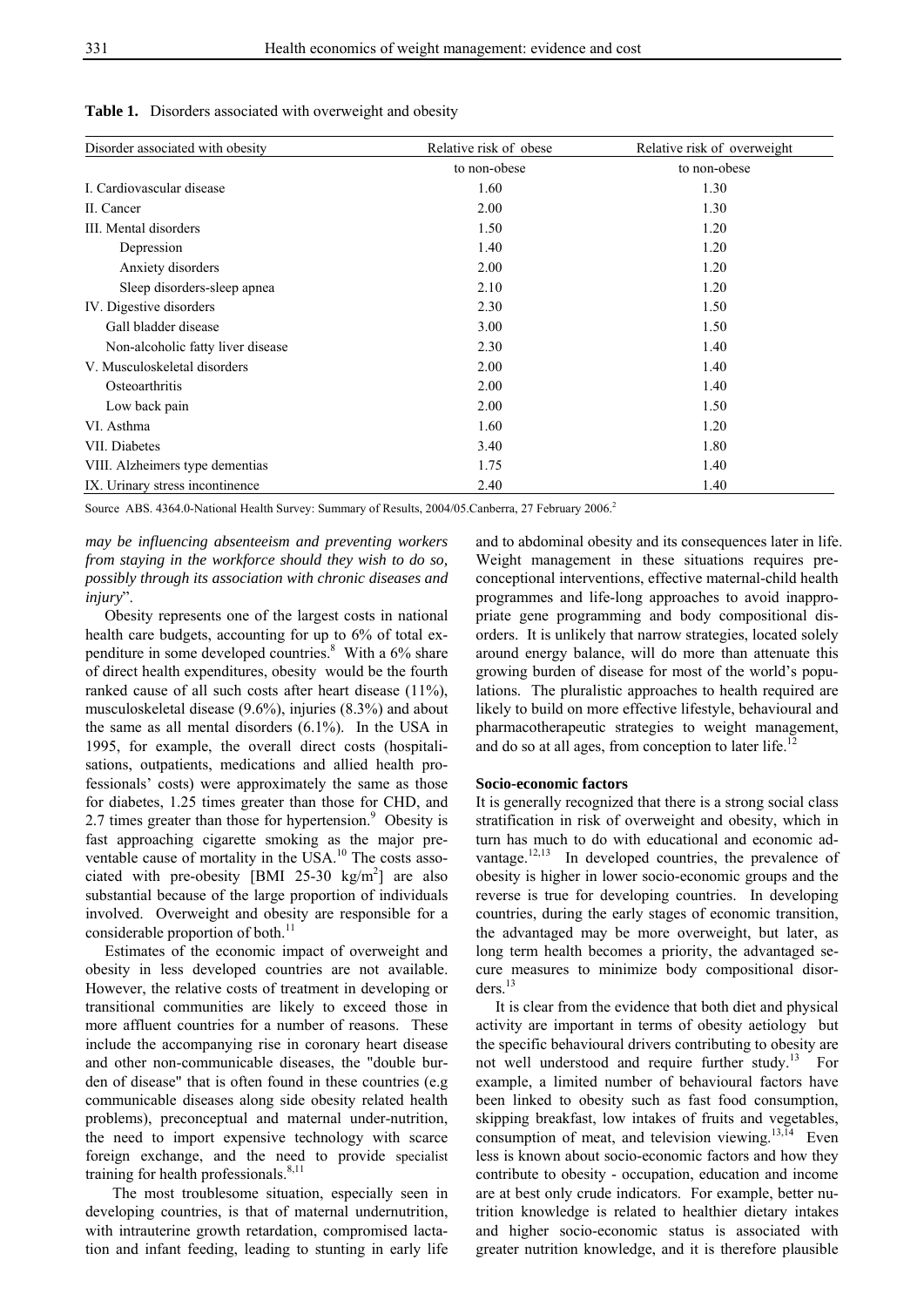that knowledge mediates the relationship between socioeconomic status and dietary intake.<sup>13</sup> Other factors which have been linked to socio-economic status and which in turn could influence weight managrement include: body weight dissatisfaction and weight control practices, phyical activity enjoyment and self-efficacy, values and beiefs about diet and health, cooking skills, access to fast food outlets, access to supermarkets, free-for-use physical activity resources.<sup>13</sup>

 Body image itself, which can be influenced by culture and ethnicity, can also play a significant role, interactive with socio-economic factors in body composition. Pacific Islanders demonstrate this particularly well.<sup>15</sup> The same factors presumably operate in some of the geographical disparity in weight disorder prevalence. In rural and uran populations in Australia, poorer farming and mining communities may be more obese than their city counterarts. $^{12}$ 

 What about environmental contributors to obesity (e.g labour saving devices)? The environment is increasingly implicated as an important contributor to the obesity epidemic but the empirical evidence linking specific environmental exposures with obesity risk is not strong. Ball and Crawford state that "*the specific behavioural, social and environmental drivers leading to the energy imbalance that causes obesity remain poorly understood - --and in explaining the increased risk of obesity amongst those of low socio-economic position* ".<sup>13</sup>

 Contrary to popular belief, not everybody is gaining weight.<sup>16</sup> Therefore, Ball and Crawford propose that an alternative research strategy that may be useful for guiding interventions to prevent weight gain involves the identification and description of predictors of weight maintenance. They believe that the application of this construct represents a promising avenue for innovative research into obesity prevention among those of low socio-economic position.<sup>13</sup>

## **Current therapies for treating obesity**

Practitioners need to be informed about the evidence base and efficacy of current therapies and their combinations to enhance choice of suitable methods for achieving the optimal weight loss required by the patient. Using a combination of weight loss therapies is likely to provide optimal outcomes in tackling obesity, a chronic relapsing condition. Management needs to be multifaceted aiming to achieve sustainable behavioural changes to physical activity and diet to alter the patient and family microenvironment to one favouring better weight control. A range of therapies including specific diets, calorie counting, meal replacements, very low calorie diets, pharmacotherapy, intragastric balloons and surgery can provide very useful additional benefit. Practitioners, however, need to be aware that the overwhelming evidence is that most people cannot maintain weight loss despite initially being highly motivated. <sup>17</sup> Only about 20% of those who follow a weight reducing program will achieve permanant weight loss of at least  $10\%$ .<sup>5</sup>

## *Treatment Goals*

Due to long term difficulty by obese individuals in adhering to energy restricted diets and programmed exercise

regimens it has been proposed that less emphasis should be placed on weight loss per se in favor of the management of comorbid conditions, weight maintenance and reduction in waist circumference. Greater attention should be given to lifestyle approaches (like increasing incidental activity and walking, reducing portion sizes) to maintain weight or prevent further weight gain in the obese and the never-obese, and weight regain after weight  $loss^{18,19}$ 

**Table 2.** The spectrum of weight management *<sup>20</sup>*

- Prevention of weight gain (*should receive greatest attention*)
- Weight maintenance
- Management of obesity co-morbidities
- Weight loss (*should receive less attention*)

 Treatment of overweight is recommended above a BMI of 27 kg/m<sup>2</sup> for Caucasians and above 24 kg/m<sup>2</sup> for Asians.<sup>17</sup> Patients with co-morbidities (such as type-2) diabetes, obstructive sleep apnea or dyslipidaemia) who are more likely to improve with weight loss, are at greater risk of complications and thus treatment options should be more aggressive. As little as 5-10% weight loss (about 5-10kg) will achieve significant health benefits such as improvements in insulin sensitivity and lowering of blood pressure and blood lipids. $21$  However, no outcome study has yet shown that this degree of weight loss, when sustained, prevents premature/excess mortality. Nevertheless, patients who have lost weight have better biochemical profiles (lower lipids and insulin levels and glucose control) and quality of life profiles than those who have similar BMIs without having lost weight. These patients may still technically be overweight or obese by BMI definition after weight loss. $^{22}$ 

 It is now recognised that body-fat distribution should also be taken into account. Intraabdominal adipose tissue is now known to be an active endocrine organ that secretes biologically-active substances (adipokines). Secretion of undesirable pro-inflammatory, pro-atherogenic adipokines such as interleukin-6, tumour necrosis factoralpha, plasminogen activator inhibitor-1 and C-reactive protein all increase with increased abdominal obesity, whereas secretion of adiponectin, an apparently cardioprotective adipokine, is reduced in abdominally obese individuals.<sup>48</sup> The main clinical goal in obesity management is the reduction of risk, therefore management should target abdominal obesity and associated cardiometabolic risk parameters. Waist circumference has been identified as the most useful measure of abdominal obesity.<sup>48</sup> Most individuals measure the effectiveness of a weight loss programme simply in terms of weight loss in kilograms. However, waist circumference is one of the most useful clinical measures of disease risk and is easy to determine in practice (Table 3).

 Those in later life are relative survivors. Whilst, especially abdominal fatness, and unfitness, are important factors in age-related health problems (eg. diabetes, cardiovascular disease), there is evidence that the elderly (over 70 years) tolerate more body fat (BMI >30) than their younger peers.<sup>23</sup> In later years, particularly, fitness may be more important than fatness. $24$  Regular physical activity staves off disability for several years.<sup>12</sup>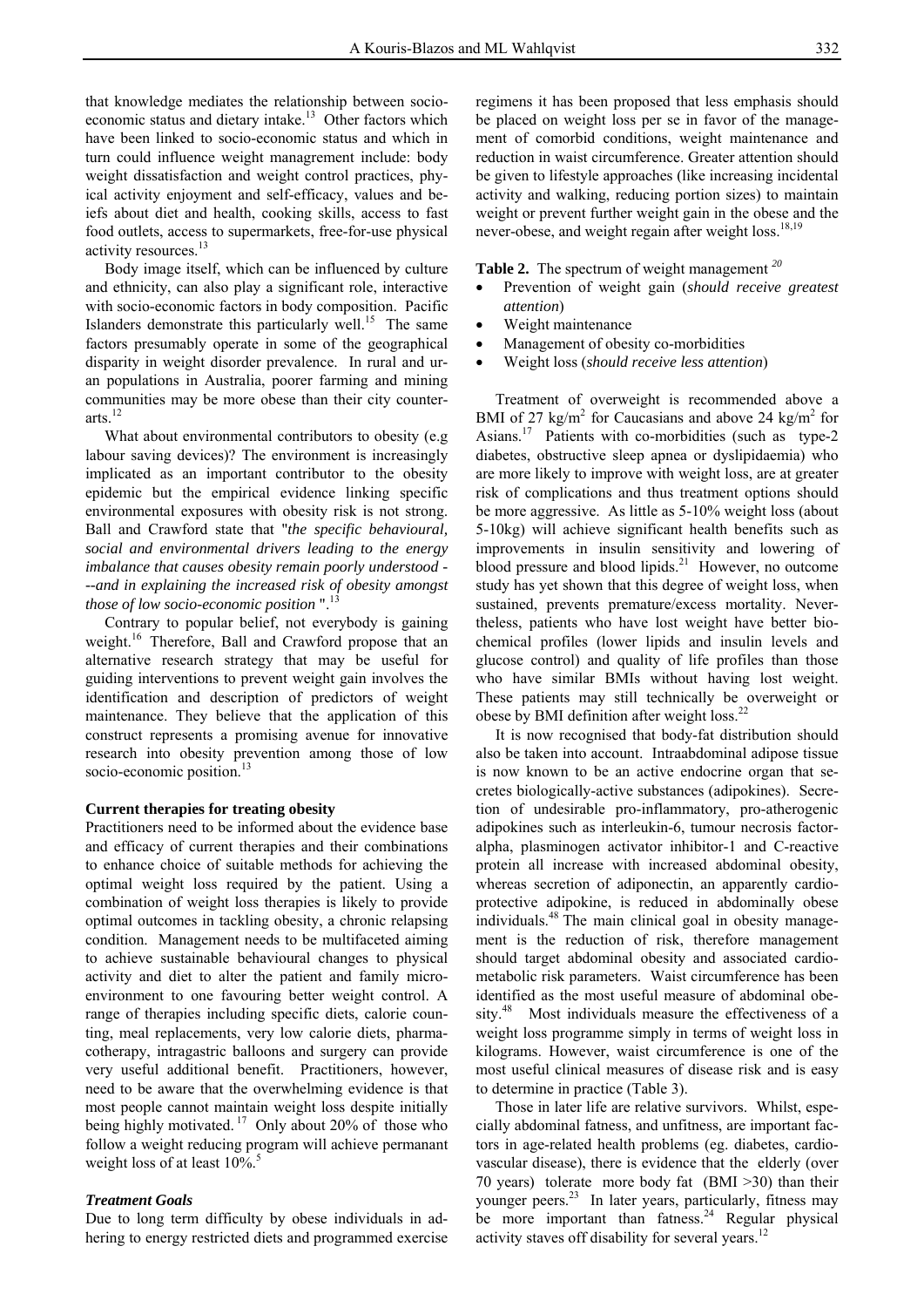| Duration            | Weight                   | Waist<br>circumference |
|---------------------|--------------------------|------------------------|
| Short term          | $1-4$ kg/month           | $1-4$ cm/month         |
| Medium term         | 10% of initial<br>weight | 5% after 6 weeks       |
| Long term           | $10-20\%$ of initial     | $<88$ cm (women)       |
| $(1-5 \text{ yrs})$ | weight                   | $<$ 102 cm (men)       |

**Table 3.** Realistic goals for weight loss<sup>48</sup>

## *Changes to food habits*

The evidence to date suggests that the best dietary changes that faciliate modest weight loss or for weight management include<sup>17</sup>: decreasing total fat intake, increasing lean protein to enhance satiety from a meal, promoting a low glycemic index diet to those known to be insulin resistant, watching portion sizes, avoiding excessive liquid calorie intake and giving advice regarding healthy alcohol consumption. There may be some debate regarding the protein and carbohydrate proportions that assist in weight loss. To date the evidence suggests that reduced carbohydrate intake works in the short term, but may not provide any weight loss advantage in the long term. A recent study of obese patients found that those randomly assigned to consume a low-carbohydrate diet for 6 months, compared with those assigned to a low-fat diet, lost more weight (5.8kg vs. 1.9kg, respectively) and had greater improvements in triglyceride levels and insulin sensitivity.25 Weight losses of the two groups did not differ significantly at 1 year.<sup>26</sup> In contrast, there is very good evidence that a low fat diet lowers energy intake, reduces long term energy intake and assists in the longer term maintenance of weight loss.<sup>17,27</sup>

#### *Low Calorie Diets and Partial Meal Replacements*

Low calorie diets (LCD) providing around 1200-1500 kcal should be used for those with a BMI 27-30 kg/m<sup>2</sup> or risk adjusted BMI 20-27  $\text{kg/m}^2$ . Both the US Diabetes and the Finnish Diabetes Prevention Programs have shown that an LCD designed to reduce body weight by 5- 7% coupled with lifestyle modification were successful in preventing development of diabetes.<sup>17</sup> Chief among these approaches is the use of meal replacements, in the form of shakes and bars (e.g Ultraslim, Slimfast). Meal replacements provide patients a fixed amount of food with a known calorie content. They also simplify food choices, require little preparation, and allow dieters to avoid contact with problem foods. This may increase patients' adherence to their targeted calorie goals.

Heymsfield  $et$   $al$ ,  $^{28}$  showed that meal replacements result in medically significant weight losses - 7% average weight loss at 3 months and 7-8% at 1 year. Along with the weight loss there was also an improvement in some heart disease and diabetes risk factors such as blood glucose and insulin levels, blood lipid profiles and blood pressure (soy based meal replacements have been shown to lower blood lipids to a greater extent than milk based meal replacements).29 Two groups of dieters were studied. The partial meal replacement (PMR) group replaced 1-2 meals daily with 1-2 vitamin/mineral fortified liquid meal

replacements but included at least one meal of regular foods. The reduced calorie diet group (RCD) consumed the same number of calories as the PMR (800-1600kcal/ day) but did not consume any meal replacements. A significantly greater weight loss was achieved in subjects receiving the meal replacements compared with the RCD group. The former lost 7-8% body weight and the latter 3-7% i.e the PMR group lost 2.5kg more. There were also significantly less dropouts in the PMR group after 1 year. No reported adverse events were attributable to either weight loss regimen at one year.<sup>28</sup> In another study, patients who continued to replace one meal and one snack per day maintained a loss of 11% at 27 months and 8% at  $51$  months.<sup>30</sup> These studies suggest that replacing as little as one meal a day with fortified liquid meal replacements (shakes or soups) may help with weight management.

# *Very Low Energy Diets (VLEDs) and Complete Meal Replacements*

VLEDs are dietary preparations (e.g Optifast) that provide all nutritional requirements together with between 1845 and 3280 KJ (450 and 800 Kcal) per day. VLED is low in carbohydrate and the patients become mildly ketotic. Mild ketosis results in reduced hunger and slows the rate of muscle loss (this should not be confused with ketoacidosis - a variant of ketosis that occurs in untreated diabetics and can be fatal). VLEDs usually result in rapid and large weight loss whilst preserving vital lean body mass. They are typically prescribed for the morbidly obese or for patients in whom rapid weight loss is medically necessary.<sup>31</sup> An individual takes the VLED meal replacement three times daily as a substitute for breakfast, lunch and dinner for about 8-16 weeks. In addition, a bowl of non-starchy vegetables once daily provides some fibre and helps to satisfy the social aspect of eating. A teaspoon of oil on the vegetables contracts the gall bladder to minimise the risk of gall stone formation. VLEDs provide excellent weight loss, immediate improvement in comorbidity and assists in motivation, as successful weight loss is a great motivator. They are accepted as being safe with the following minor side effects:<sup>31</sup> halitosis, headache, poor tolerance to the cold, hair loss, irritability, postural dizziness, constipation. VLEDs can also be used as partial meal replacements during weight maintenance. VLEDs require supervision by an experienced health professional. There is no

**Table 4.** Long-term weight losses for different treatment modalities

| Diet             | Weight loss<br>1-2 years | Weight loss<br>$>$ 2 years |
|------------------|--------------------------|----------------------------|
| Ad lib low fat   | $-3.9$ kg                | $-2.7$ kg                  |
| Low energy       | $-6.7$ kg                | $-1.1$ kg                  |
| Very low energy  | $-11.8$ kg               | $-4.1 \text{ kg}$          |
| Meal replacement | $-5.5$ kg                | $-6.5 \text{ kg}$          |
| 'Popular' diets  | Not known                | Not known                  |

From NH&MRC of Australia "Evidence Based Guidelines for the treatment of Overweight and obesity" 2000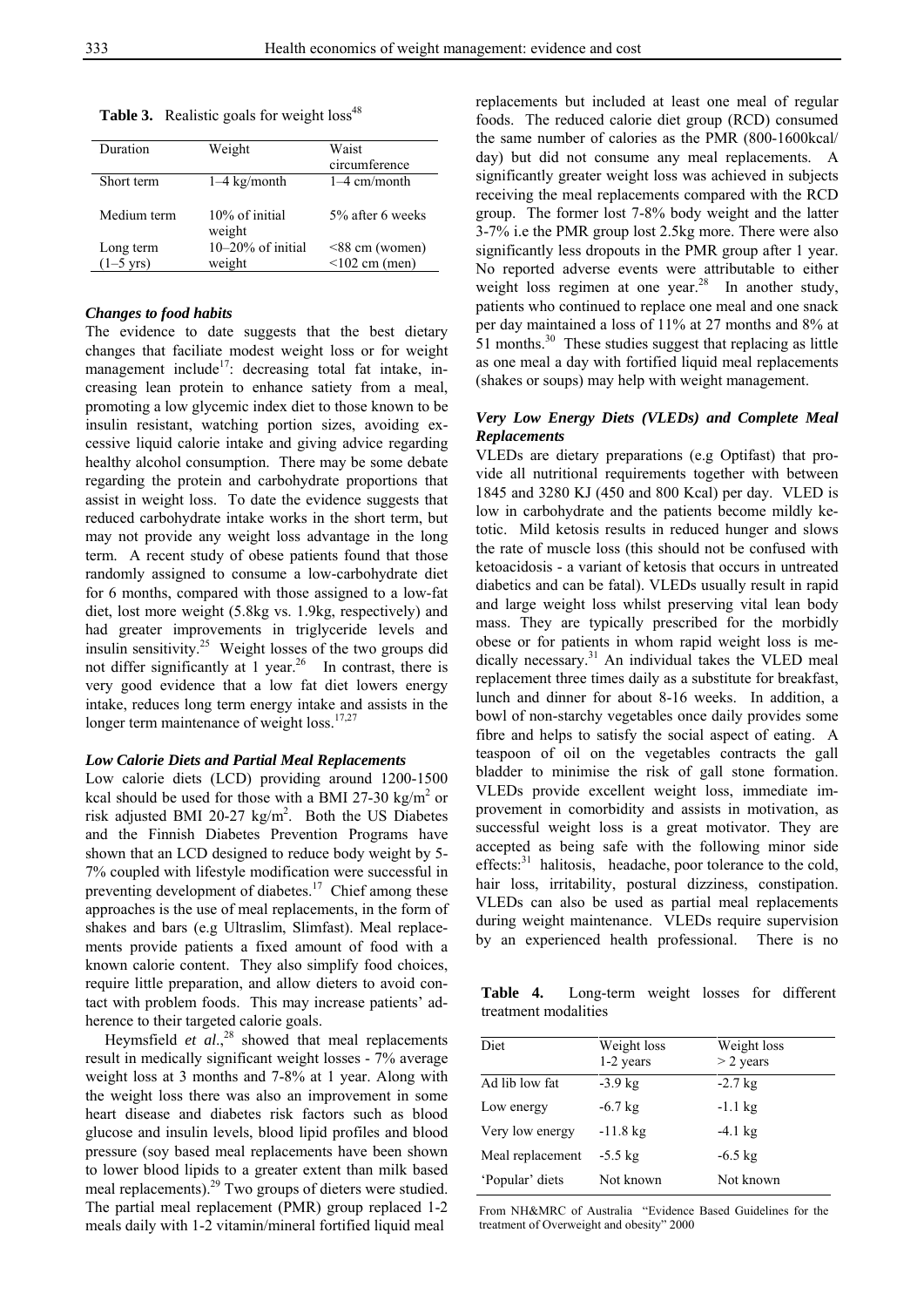evidence that VLED programmes lead to worse long-term results or are associated with more untoward effects than programmes with low calorie or other dietary approaches. In fact, patients on VLEDs lose significantly more weight initially and maintain significantly greater weight losses than followers of low energy, balanced diets. $32$  There appears to be little evidence that the faster you lose weight (as with VLEDs) the quicker you regain it.

## *Physical activity*

Αn estimated 70% of type 2 diabetes cases and 25% of coronary heart disease (CHD) cases are attributable to excess weight with each kilogram of weight gained during mid-adulthood increasing the risk of diabetes by 4.5% and CHD by  $3.1\%$ .<sup>19</sup> However, as little as 30 minutes of moderate-intensity physical activity per day like walking can lower the risk of developing these diseases by 30-50%. A similarly low level of activity (not necessarily leading to cardiorespiratory fitness) is needed to improve "metabolic syndrome" (cluster of conditions including impaired glucose intolerance, elevated blood pressure, and dyslipidaemia) or metabolic fitness.<sup>19</sup> Abdominal obesity increases the risk of developing the "metabolic syndrome" which in turn increases the risk of developing heart disease, diabetes, hypertension and fatty liver. Nevertheless, it should not be assumed that the dose of exercise required for weight management is the same for either metabolic fitness or cardio-respiratory fitness and that health benefits may also be expected with exercise training at higher levels of intensity than low to moderate exercise.

 Increased physical activity may decrease the risk of cardiovascular morbidity and mortality, even in the absence of achieving normal body weight. Lee and colleagues<sup>33</sup> found in a longitudinal study of over  $21,000$  men that those who were fit but obese had lower rates of death from cardiovascular disease than those who were lean but unfit. Collectively, these findings indicate that obese individuals should increase their physical activity to improve their health, regardless of its impact on their weight.

Andersen and colleagues $34$  compared the effects of programmed (e.g gym) and lifestyle activity (taking stairs, parking car further away) in women. Results revealed that both types of activity, when combined with a 1200 kcal/d diet, produced a weight loss of approximately 8 kg in 16 weeks. Participants in the lifestyle activity group tended to maintain their weight losses better than those in the programmed-exercise group, although the difference was not statistically significant.

 Weight loss studies have reported a dose-response relationship between reductions in weight and body fat and walking. The addition of 30 minutes of walking, five times a week, to a behavioural weight-loss program increases weight loss by an average of 2 kg over 16-26 weeks, a modest amount considering the effort involved.<sup>35</sup> For metabolic fitness and weight maintenance<sup>19,36</sup>

About 30min/day of walking or other moderate intensity exercise is required *(or* 195-220min/wk,<sup>48,49</sup> 1500-1750 kcal/wk)

*For* w*eight loss and prevention of weight gain*19,36

About 30-45min/day of walking or other moderate intensity exercise is required (or 250-300min/wk,  $\geq 2000$  kcal/wk). Jakicic and colleagues<sup>37</sup> similarly found, in secondary analyses of results of a randomized trial, that obese individuals who exercised 200 or more minutes a week achieved significantly greater weight losses at 18 months than persons who exercised less than 150 minutes a week.

*Prevention of weight regain after weight reduction*19,36

About 60min/day of walking or other moderate intensity exercise is required (400-500min/wk, 2000-2500 kcal/ wk). On a long-term basis, increased physical activity is the single best predictor of weight loss maintenance. Numerous studies have shown that persons who continue to exercise regularly, after losing weight, are more likely to keep the weight off than are individuals who lapse in their physical activity.<sup>19</sup>

*Stepping* 

As little as 5-10minutes of stair climbing daily has been shown to improve fitness and cardiovascular risk factors and to be equivalent to a 30min walk.<sup>49</sup> Stepping up and down from a single step/bench is a convenient replacement for a staircase. Stepping is suitable for those who do not have major joint problems or who are housebound (for various reasons). Stepping is cheap and convenient and may help strengthen one of the largest muscles of the body (thigh) thus facilitating weight loss, improving fitness and balance (especially important in the elderly).

#### *Pharmacotherapy*

About 25–30% of obese people may require some form of adjunctive therapy to supplement diet and lifestyle changes.48 Medication is generally reserved for those whose health is impaired and who have been unsuccessful at losing weight in other ways.<sup>48</sup> Pharmacotherapy should be considered for people who have: a) BMI of  $\geq$ 30 kg/m<sup>2</sup> or  $\geq$ 27 kg/m<sup>2</sup> together with other risk factors or b) failed to lose weight through diet, exercise and behavioural therapy. Pharmacotherapy should not be viewed as an 'easy option' that can replace diet and lifestyle change – clinical studies demonstrating successful weight loss have combined pharmacotherapy with an energy-restricted diet. If less than 5% of body weight is lost during the first 6 months then discontinuation of pharmacotherapy should be considered.<sup>48</sup>

 There is very good evidence that the small number of available weight loss pharmaceuticals are effective. A recent systematic review reported that sibutramine, orlistat and phentermine achieve mean weight losses of 4.5kg, 2.9kg and 3.6 kg respectively when compared with placebo.38 However the noradrenergic agonists like Phentermine (Duromine) and Diethylpropion (Tenuate Dospan) have side effects and their long-term safety have not been tested. When given to patients taking Fenfluramine, Phentermine caused cardiac valvular abnormalities in some patients.<sup>39</sup> Since no long term studies have been conducted with these agents it is inadvisable to use them continuously for more than 3 months. Sibutramine (Reductil) is a tertiary amine whose secondary and primary amine metabolites inhibit both serotonin and noradrenaline reuptake and may cause side effects such as an increase in blood pressure (of 1 to 3 mmHg) and heart rate (4 to 5 beats per minute).<sup>48</sup> The endocannabinoid-CB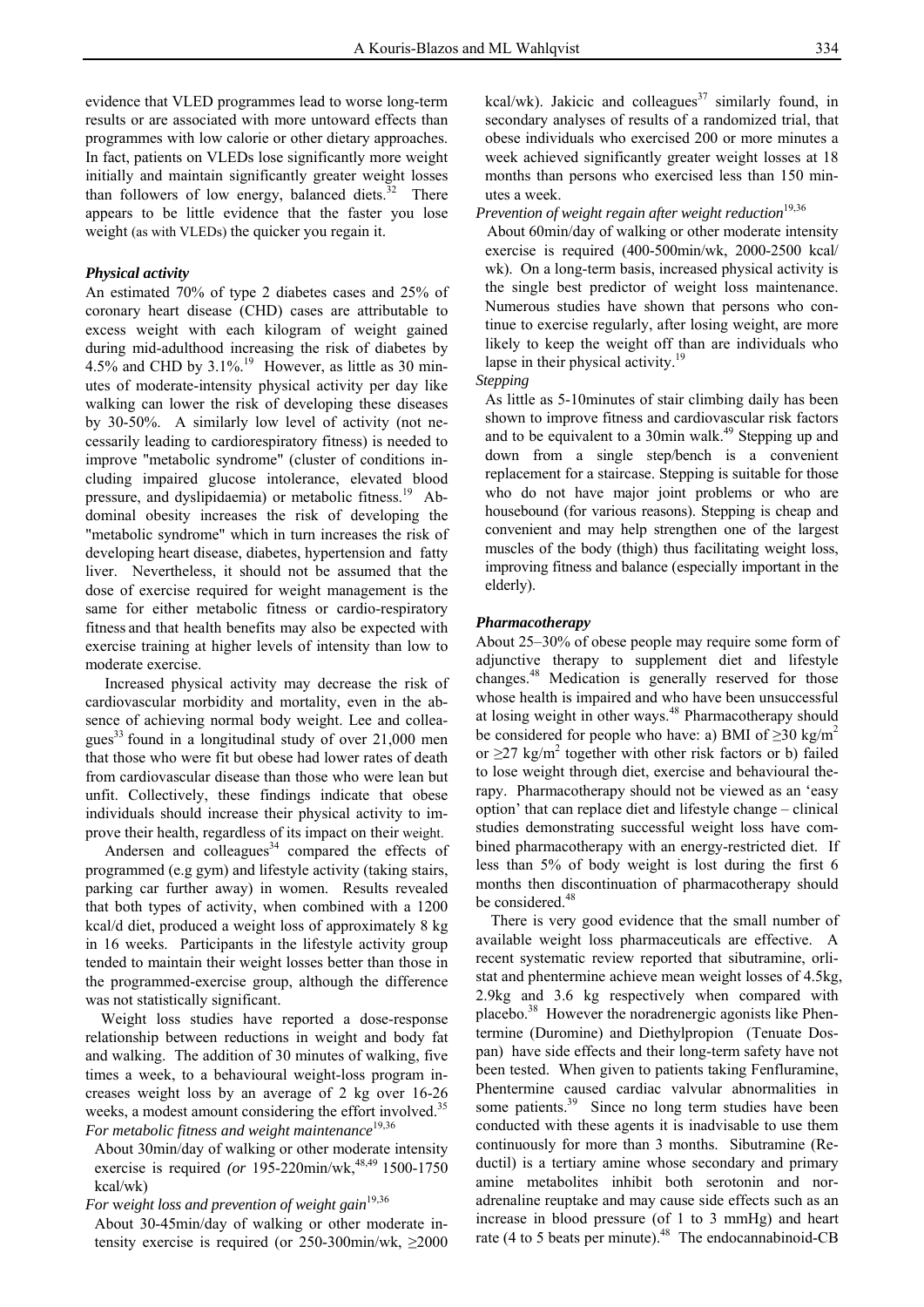(1) blocking drug, Rimonabant, achieves a mean weight loss of 4.7 kg along with improvements in insulin resistance and inflammation. This is achieved through the activation of cannabinoid-1  $(CB<sub>1</sub>)$  receptors which alters appetite and glucose and lipid metabolism.<sup>48</sup> Rimonabant treatment for up to 2 years is well tolerated, with adverse events reported in clinical trials being mostly mild to moderate and transient (e.g mild nausea, diarrhoea, dizziness and mood disorders). AOD-9604 is a novel anti-obesity drug which is currently being trialled that is thought to stimulate fat metabolism by selectively mimicking the activity of growth hormone on adipose tissue. In preclinical trials weight gain was inhibited in obese rodents, an effect thought to be associated with an increase in fat breakdown and decrease in fat storage. A Phase IIb clinical trial conducted in five centres across Australia demonstrated significantly greater weight loss with AOD-9604 (1–30 mg) than with placebo.<sup>25</sup>

 Unfortunately, weight loss medications only work while being taken and their long term safety and efficacy are yet to be established. Ideally, weight loss medications should be combined with lifestyle changes for maximum results. This has been elegantly demonstrated recently, with sibutramine alone, lifestyle modification and the combination of the two, producing 5.0 kg, 6.7 kg and 12.1 kg of weight loss at 1-year respectively. $36$ 

 Two factors need to be emphasised. The first is the role of pharmacotherapy in weight loss maintenance, a concept rather like the long-term control of hypertension. Secondly, the absolute necessity for diet, activity and behaviour change (a "lifestyle programme") to underpin abdominal fat loss, weight loss and maintenance.<sup>48</sup>

#### *Behavioural therpay, Group therpay, Patient contact*

The addition of more formal behavioural therapy (BT) or cognitive behavioral therapy (CBT) can facilitate weight loss when combined with diet, exercise and pharmacotherapy. Strategies seek to aid stimulus control, reinforce principles, aid self-monitoring and problem solving, and help with goal setting. The Cochrane review found BT and CBT useful when combined. BT and CBT provided an additional 2.3 (95% CI, 1.4-3.3) kg and 4.9 (95% CI, 2.4-7.3) kg weight loss when combined with lifestyle modification<sup>40</sup> and pharmacotherapy.<sup>41</sup> Behavioural treatment has been shown to be effective in inducing a loss of 7%-10% of initial weight and that losses of this size are associated with significant improvements in health, as shown by the Diabetes Prevention Program.<sup>42</sup>

 A well-controlled study found that group treatment induced a larger initial weight loss (approximately 2 kg) than did individual treatment. $43$  This held true even for patients who indicated that they preferred individual treatment but were randomly assigned to receive group care. These individuals lost more weight than people who preferred individual treatment and received it. Group treatment also is more cost-effective than usual care. Studies between 1996 and 2002 show that patients treated with a comprehensive group behavioural approach lose approximately 10.7kg (about 10% of initial weight) in 30 weeks of treatment. In addition, about 80% of patients who begin treatment complete it.<sup>36</sup>

Numerous studies have shown the benefits of patients

 continuing to attend weight maintenance classes after completing an initial 16-26 week weight-loss program. Perri and colleagues,<sup>44</sup> for example, found that individuals who attended every-other-week group maintenance sessions for the year following weight reduction maintained 13.0kg of their 13.2kg end-of-treatment weight loss, whereas those who did not receive such therapy maintained only 5.7kg of a 10.8kg loss. Maintenance sessions appear to provide patients the support and motivation needed to continue to practice weight control skills, such as keeping food records, maintaining calorie goals, and exercising regularly.<sup>36</sup> In reviewing 13 studies on this topic, Perri and Corsica found that patients who received long-term treatment, which averaged 41 sessions over 54 weeks, maintained 10.3 kg of their initial 10.7 kg weight  $loss.<sup>45</sup>$ 

Perri and colleagues $46$  found that participants who received mail and phone contact for 24 weeks following 15 weeks of on-site treatment, achieved and maintained significantly greater losses (9.2 kg at the end of treatment and 10.3 kg 1 year after treatment concluded) than did those who received no further contact (8.5 kg at the end of treatment and 2.9 kg at 1 year after treatment). Maintaining the same contact person is an important component of its effectiveness.

 Recent studies indicate that the internet and e-mail can be used to provide both short- and long-term behavioural treatment. These studies, taken together, underscore the importance of completing behavioural assignments (e.g., food and activity records) and suggest that even the most effective internet interventions are likely to produce only half the weight loss of traditional on-site behavioural programs.<sup>36</sup>

 Internet-delivered interventions, for both the induction and maintenance of weight loss, currently are not as effective as traditional face-to-face behavioural interventions. Nonetheless, internet-based programs do induce clinically significant weight losses and potentially could be provided to the millions of overweight and obese individuals who do not have access to behavioural weight control, as delivered at academic medical centers.<sup>36</sup>

#### *Surgery or Invasive techniques*

Intra gastric balloons act to produce an early sense of satiety with eating a meal and allow substantial weight loss  $(14 - 15 \text{ kg})$  during the period of up to 6 months when they remain in the stomach. The current balloons must be removed at 6 months after placement. Whilst a patient could have a balloon placed on a second or subsequent occasion its efficacy and safety as long-term weight loss therapy is not established.<sup>17</sup>

 For those who need to achieve and sustain greater than 15 kg of weight loss and have failed other attempts to lose weight, surgery should be considered. Obesity surgery appears to be the only therapy that allows early and prolonged satiety following a small meal despite very significant weight loss. Following substantial weight loss, obesity surgery patients should be hungry, but they are not. Currently two procedures make up the vast majority of bariatric surgical procedures throughout the world. These are laparoscopic adjustable gastric banding (LAGB) and roux-en-Y gastric bypass (RYGB), with neither producing malabsorption of macronutrients. These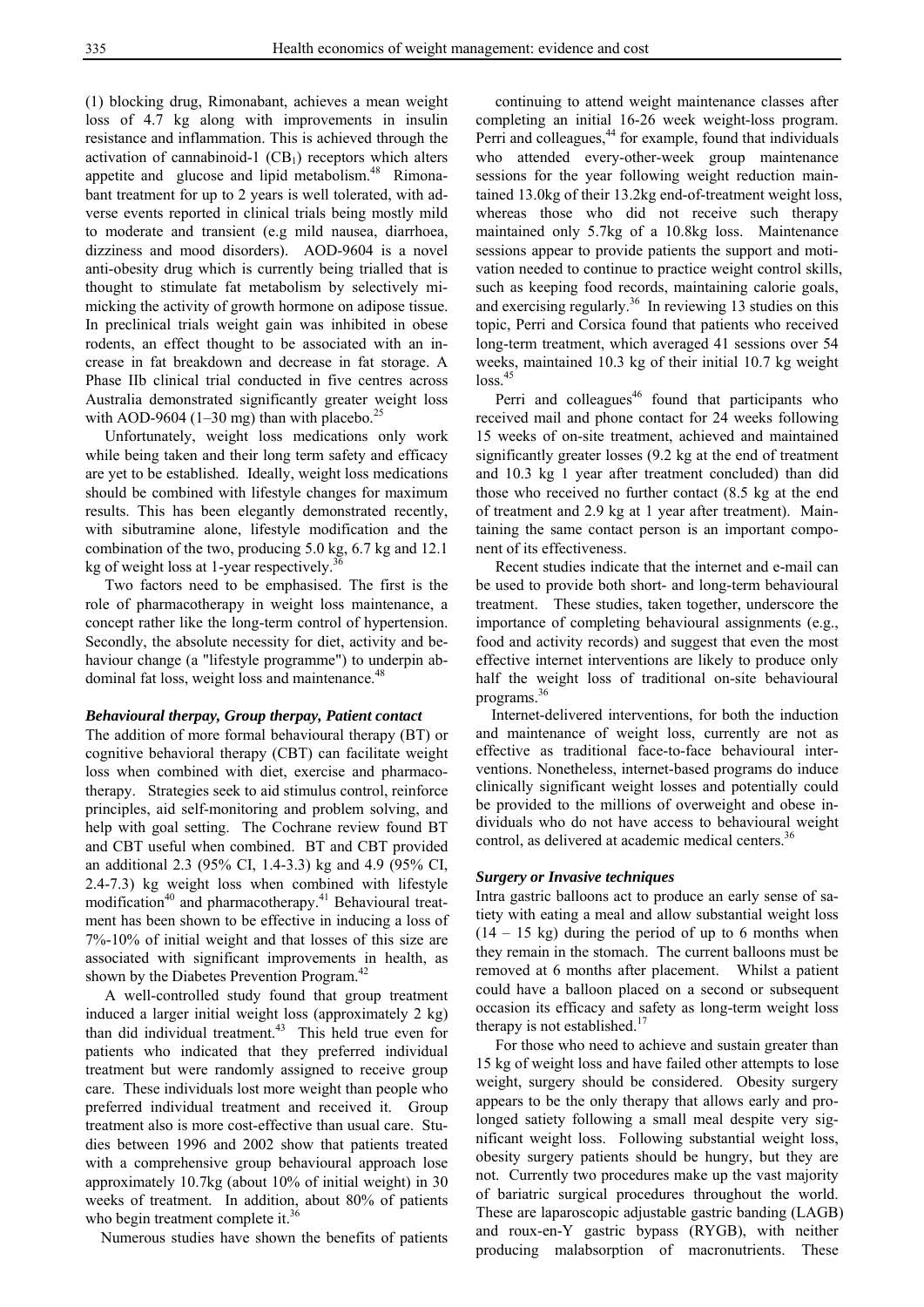provide 50 - 60% long term excess weight loss, but the more invasive RYBG is followed by more rapid weight loss during the first 12–18 months followed typically by a period of weight gain. The adjustability of the LAGB procedure has provided a unique research tool. By altering the amount of fluid in the band and thus varying the diameter of the stoma, the procedure can be effectively switched on and off. When fluid is removed from the band an increase in appetite is soon expe-rienced. A correctly adjusted band gives early satiation and prolonged satiety following a meal and assists the LAGB patient in choosing to consume smaller meals, providing the background to substantial weight loss and maintenance.<sup>17</sup> A third procedure, bilio-pancreatic diversion (BPD), is the most invasive malabsorptive procedures, is used far less frequently and has a component of macronutrient malabsorption as part of its action. It provides greatest weight loss with a sustained loss of 65- 70% of excess weight, but at significant nutritional risk. The gentleness, safety, and reversibility combined with extensive publication of favorable outcome data regarding nutrition, body composition, pregnancy, and psychosocial measures make the LAGB the logical choice as a primary bariatric surgical procedure. Recent publications also indicate that obesity surgery increases life expectancy.<sup>17</sup>

# **Governance, health care systems, the regulatory System and Codes of Practice**

It is increasingly clear that favourable health outcomes at all stages of life depend on a number of crucial factors $12$ :

- 1. Maternal literacy
- 2. Good governance and accountability
- 3. The regulatory system; mandated and voluntary (especially for sanitation, food, immunization, child care, education, safety, contracts, competition, and much more). In the areas of body compositional disorders and weight management, consumer movements are playing a vital role in dealing with exploitative practices; in Australia this has led to a "Code of Practice for the Weight Management Industry" www.weight council.org in 1994.<sup>47</sup> The Code provides a framework for the industry specifying standards in the following areas: advertising, disclosure, contracts, cooling-off periods, refunds, complaint resolution, sanctions, staff training and qualifications, sales practices, health, data collection and management, guarantees/assurances, food and nutrition, privacy and discrimination. It provides a comprehensive guide for the protection of consumers' rights and the conduct of weight management businesses. Ideally, all centres, programs and professionals in the industry should have in place business practices and regimens that comply with the Code. The more members of this industry who are willing to modify their business practices and regimens to comply with the Code, the more accountable the industry will be and the better the products and services will be for consumers. The Code has the potential to be implemented in other countries. The Australian Weight Management Code of Practice can be a model for the rest of the world to establish standards by which this huge industry can be governed. This could

be of value in transitional and other advanced economies.

- 4. Economic development which takes account of health. Health advancement and economic development may proceed together, but do not necessarily do so. The role of government is to establish a regulatory framework in which they can move together favourably. Education and empowered consumers, especially women, can be monitors and effective advocates for the process. It is women who have been most alert to body compositional disorders in themselves and their families, not only because of social norms about beauty, but also because of a keen sense that these disorders are indicative of health prospects-at-large. Men, too, are now catching on to this reality.
- 5. Affordability for the various preventive and management options (lifestyle, pharmacotherapeutic, sur-gical) will be critical in transitional economies where daily income is often well below the cost of commer-cial products.

# **Tackling the obesity epidemic**

Australian health authorities first became aware of the problem in the 1970s, but there was little response from governments until 2002, when the state and federal health ministers set up a National Obesity Taskforce, composed of doctors' groups, consumers' associations, retailers, food industry bodies, sporting bodies and others. The aim of this taskforce was to develop a national action plan for tackling the increasing incidence of overweight and obesity in Australia. In 2003, the task-force released its National Action Agenda for children and young people and their families in their paper Healthy Weight 2008, Australia's Future. This action plan focuses on promoting healthy weight strategies for young people. It is hoped that this, in turn, will lead to less overweight and obesity issues across the population into the future. However, while this is a positive long term strategy, it does not address the problems associated with existing overweight and obesity levels. In 2004 the federal government committed \$116 million over four years for programs aimed at families and schools to promote nutrition and physical activities. The Australian government has also made changes to Medicare so that GPs can refer people with chronic illness due to obesity to an exercise physiologist and dietitian and get a Medicare rebate. But so far these measures are having no perceptible effect on obesity levels.

A report by Murphy and Yates $50$  published in APJCN in 2005 on the economic comparisons of weight loss programmes versus drug treatments for the management of obesity concluded that weight reduction programs (like Weight Watchers) are far more economic than weight loss pills and that the government should spend more budget dollars on the former rather than the latter. However, the costs were based on a 3 month Weight Watchers program versus a 12 month supply of a weight loss drug like Rimonabant. It was not clear from this report if a 12 month weight reduction program would have similar costs to a 12 month supply of weight loss medication. Encouraging more and more WMCACA approved (Weight Management Code Administration Council of Australia -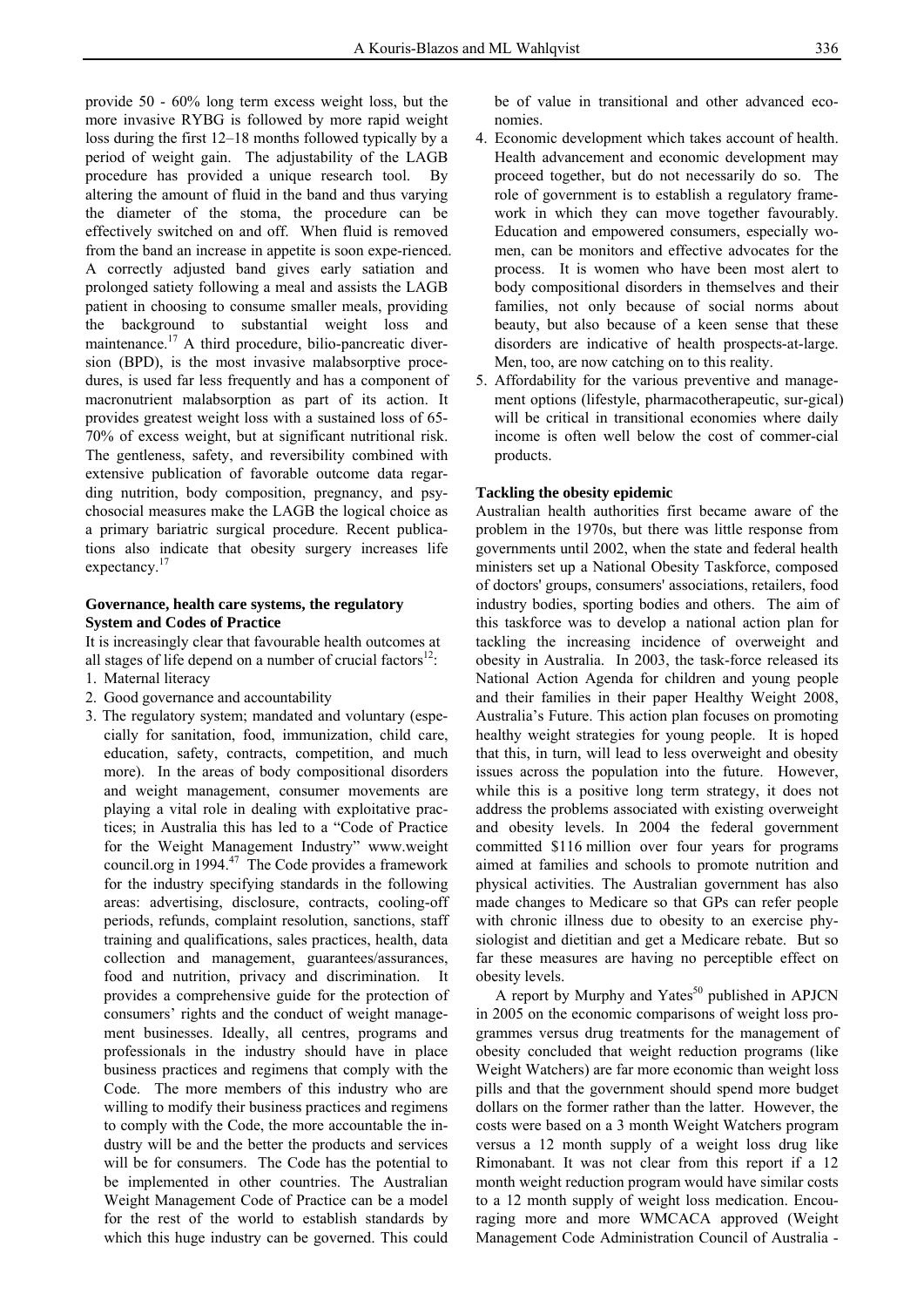www.weightcouncil.org) commercial weight management programmes with built in maintenance strategies for the long term are desirable. Translating a short-term weight reduction into a lasting control of weight relies on permanent changes in behaviour in areas such as diet, physical activity and cognitive restructuring. Well-known weight reduction programs such as Weight Watchers aim to achieve permanent changes in behaviour. For this reason, Yates and Murphy 2006<sup>48</sup> estimated the expected benefit per enrolment in a 3 month Weight Watchers Program to be \$690 with an associated program cost of \$202 per enrolment. This calculation takes into account that only 20% of dieters will maintain a weight loss of 10% in the long term. Even so, the benefits of this weight loss program far outweighs the costs.

Health economist, Paul Gross<sup>6</sup>, from the Institute of Health Economics and Technology Assessment claims there is too much reliance on health workers to treat the problem, especially GPs, who have not been given additional resources to manage obesity outside a typical doctor's consultation. He suggests that GP's, as health coaches, could become more effective agents of behavioral change if they also receive appropriate incentives beyond the Medicare fee-for-service rebate. Gross has recommended that further changes should be made to Medicare, private health insurance, and workplace and tax legislation to give people financial incentives to change their behaviour because obesity should not just be treated by governments as a public health problem but also as a barrier to productivity and a drain on resources. While medical savings accounts that provide incentives to young households are one promising vehicle, government subsidies for weightloss programs such as Weight Watchers and PBS subsidies for some anti-obesity drugs may now be justified.

# *Gross says governments should consider6 :*

- 1) giving employers financial incentives to offer nutrition and weight loss programs to employees, in exchange for a cut in the corporate tax rate; improve national productivity via workers' compensation arrangements
- 2) allowing private health funds to give subsidies or discounted premiums to members who enrol in such programs and maintain their weight loss (measures not allowed at present under the community rating system) - funds could encourage personal responsibility in risk factor reduction, particularly obesity.
- 3) Pharmaceutical Benefits Scheme (PBS) subsidies for selected weight loss drugs for people who are seriously obese, where considered appropriate by their doctors;
- 4) Medicare rebates for accredited weight loss programs.

#### *For the workforce Gross proposes the following:*

- 1) better measurement of the health of the Australian workforce using confidential data generated by a secure linkage of Medicare, health insurance and workers' compensation insurance claims databases;
- 2) assessment of the potential role of Medicare and new forms of health insurance that would provide incentives to the workforce to reduce their personal risk factors (including overweight and obesity);
- 3) systematic reform of the workers' compensation

 arrangements using tax credits for employers who either provide weightloss programs at the workplace or who embed within employee compensation schemes incentives to workers to reduce their risk factors.

Gross is calling for a new body, a National Council on Obesity and Chronic Disease, to oversee a properly funded, targeted national policy, reporting directly to federal Cabinet.

#### **References**

- 1. World Health Organization. Reducing Risks Promoting Healthy Life. World Health Report 2002, Geneva, WHO 2002.
- 2. Australian Bureau of Statistics. National Health Survey: Summary of Results, 2004/05. Canberra, ABS 4364.0l, 2006.
- 3. Vos T *et al*. The Burden of Cardiovascular Disease in Australia. Queensland University, Centre for the Burden of Disease and Cost-Effectiveness, May 2006. www.abc. net.au/pm/content/2006/s1629113.htm
- WHO Western Pacific Regional Office. Report on the Regional Evaluation Of Noncommunicable Diseases Prevention And Control Programme. Manilla,WHO WPRO, 2005.
- 5. Yates J, Murphy C. A cost benefit analysis of weight management strategies. Asia Pac J Clin Nutr 2006; 15: 70- 75.
- 6. Gross P. Invited paper on the "Costs of Australia's Obesity epidemic" for Australian Financial Review Health Congress, February 2006. http://www.abc.net.au/health/ thepulse/s1587390.htm
- 7. Australian Bureau of Statistics. Australian Labour Market Statistics. ABS October 2005, cat. No 6105.
- 8. Wolf AM, Colditz GA. Current estimates of the economic cost of obesity in the United States. Obes Res 1998; 6: 97- 106.
- 9. Finkelstein EA, Fiebelkorn IC, Wang G. National medical spending attributable to overweight and obesity: how much, and who's paying? Health Affairs Suppl 2003; W3: 219-26.
- 10. Mokdad AH, Marks JS, Stroup DF, Gerberding JL. Actual causes of death in the United States, 2000. JAMA 2004; 291:1238-45.
- 11. Gill T. Epidemiology and health impact of obesity: an Asia Pacific perspective. Asia Pac J Clin Nutr 2006; 15: 3-14.
- 12. Lukito W, Wahlqvist ML. Weight management in transitional economies: the "double burden of disease" dilemma. Asia Pac J Clin Nutr 2006; 15: 21- 29.
- 13. Ball K, Crawford D. Socio-economic factors in obesity: a case of slim chance in a fat world? Asia Pac J Clin Nutr 2006; 15: 15-20.
- 14. Ball K, Brown W, Crawford D. Who does not gain weight? Prevalence and predictors of weight maintenance in young women. Int J Obes 2002; 26: 1570-1578.
- 15. Wilkinson JY, Ben-Tovim DI, Walker MK. An insight into the personal and cultural significance of weight and shape in large Samoan women. Int J Obesity Related Metabolic Disorders: J International Assoc Study of Obesity 1994; 18:602-606.
- 16. Ball K, Crawford D, Ireland P, Hodge A. Patterns and demographic predictors of 5-year weight change in a multiethinic cohort of men and women in Australia. Public Health Nutr 2003; 6: 269-281.
- 17. Dixon JB, Dixon ME. Combined strategies in the management of obesity. Asia Pac J Clin Nutr 2006;15: 63-69.